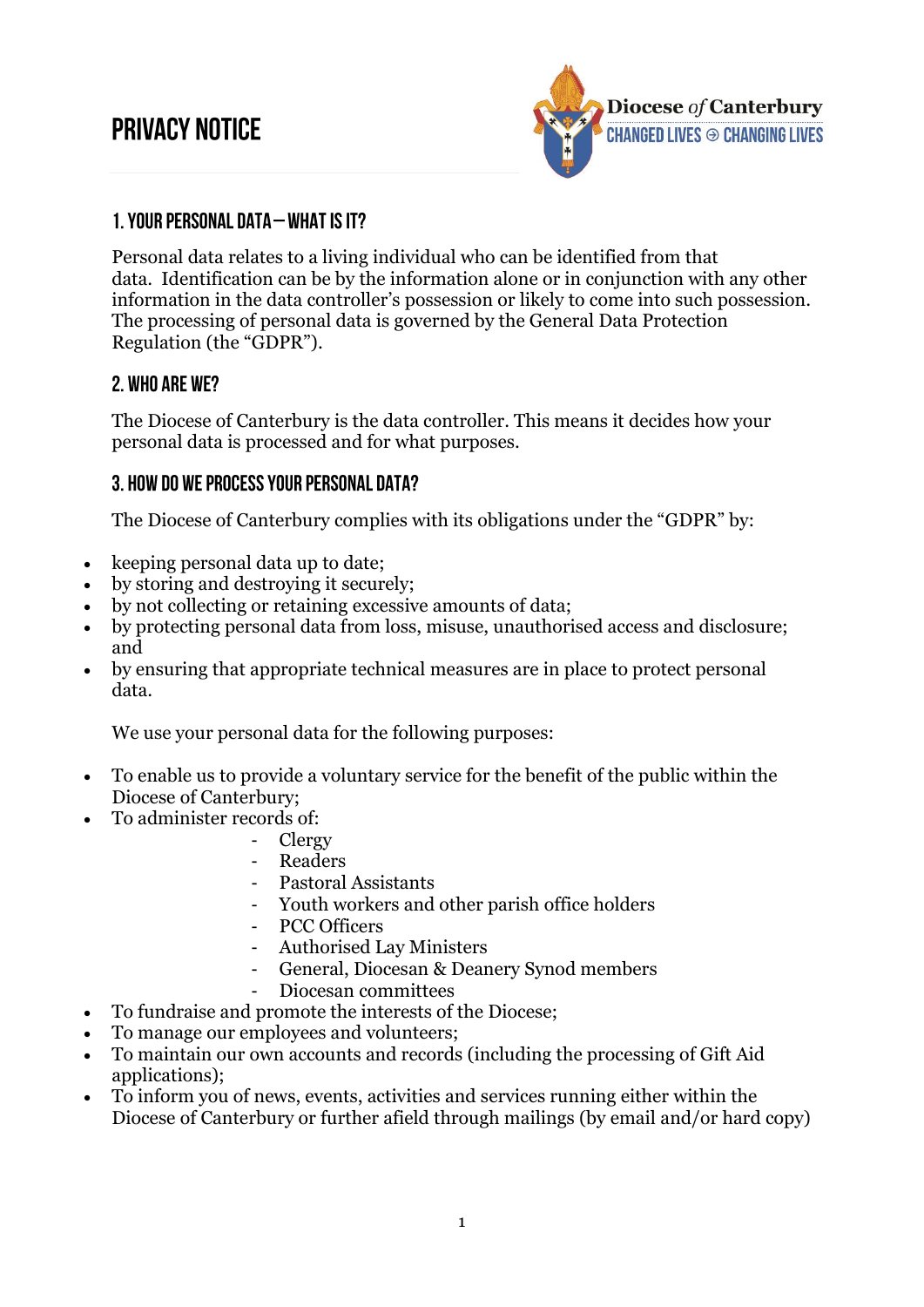## 4. WHAT IS THE LEGAL BASIS FOR PROCESSING YOUR PERSONAL DATA?

Our lawful basis for processing your data will be one of the following:

- you have given us your explicit consent, so that we can keep you informed about news, events, activities and services, or process your gift aid donations
- processing is necessary to fulfil a contract with you, or because you have asked us to take specific steps before entering into a contract
- processing is necessary for carrying out our obligations under employment, social security or social protection law, or a collective agreement
- processing is necessary for us to perform a task in the public interest or for the Diocese's official functions, and the task or function has a clear basis in law
- processing is necessary for the legitimate interests of the Diocese or of a third party unless there is a good reason to protect your data which overrides those legitimate interests

**and** there will be no disclosure to a third party without your consent, except as set out set out in 5. below.

To find out more about lawful bases for processing data, [click here.](https://ico.org.uk/for-organisations/guide-to-the-general-data-protection-regulation-gdpr/lawful-basis-for-processing/)

#### 5. SHARING YOUR PERSONAL DATA

Your personal data will be treated as strictly confidential and will only be shared within the Diocese of Canterbury, in order to carry out a service to other church members or for purposes connected with the Diocese, and certain third parties outside of the Diocese, as set out in Annex A.

#### 6. HOW LONG DO WE KEEP YOUR PERSONAL DATA?

We keep data in accordance with national guidance set out in the guide Save or [Delete: the Care of Diocesan Records.](https://www.churchofengland.org/more/libraries-and-archives/records-management-guides)

#### 7. YOUR RIGHTS AND YOUR PERSONAL DATA

Unless subject to an exemption under the GDPR, you have the following rights with respect to your personal data:

- the right to be informed about the collection and use of your personal data.
- the right to access your personal data
- the right to have inaccurate personal data rectified, or completed if it is incomplete
- $\bullet$  the right to have personal data erased commonly known as 'the right to be forgotten'
- the right to request the restriction or suppression of your personal data
- the right to obtain and reuse your personal data for your own purposes across different services
- the right to object to the processing of your personal data in certain circumstances
- rights in relation to automated decision making and profiling.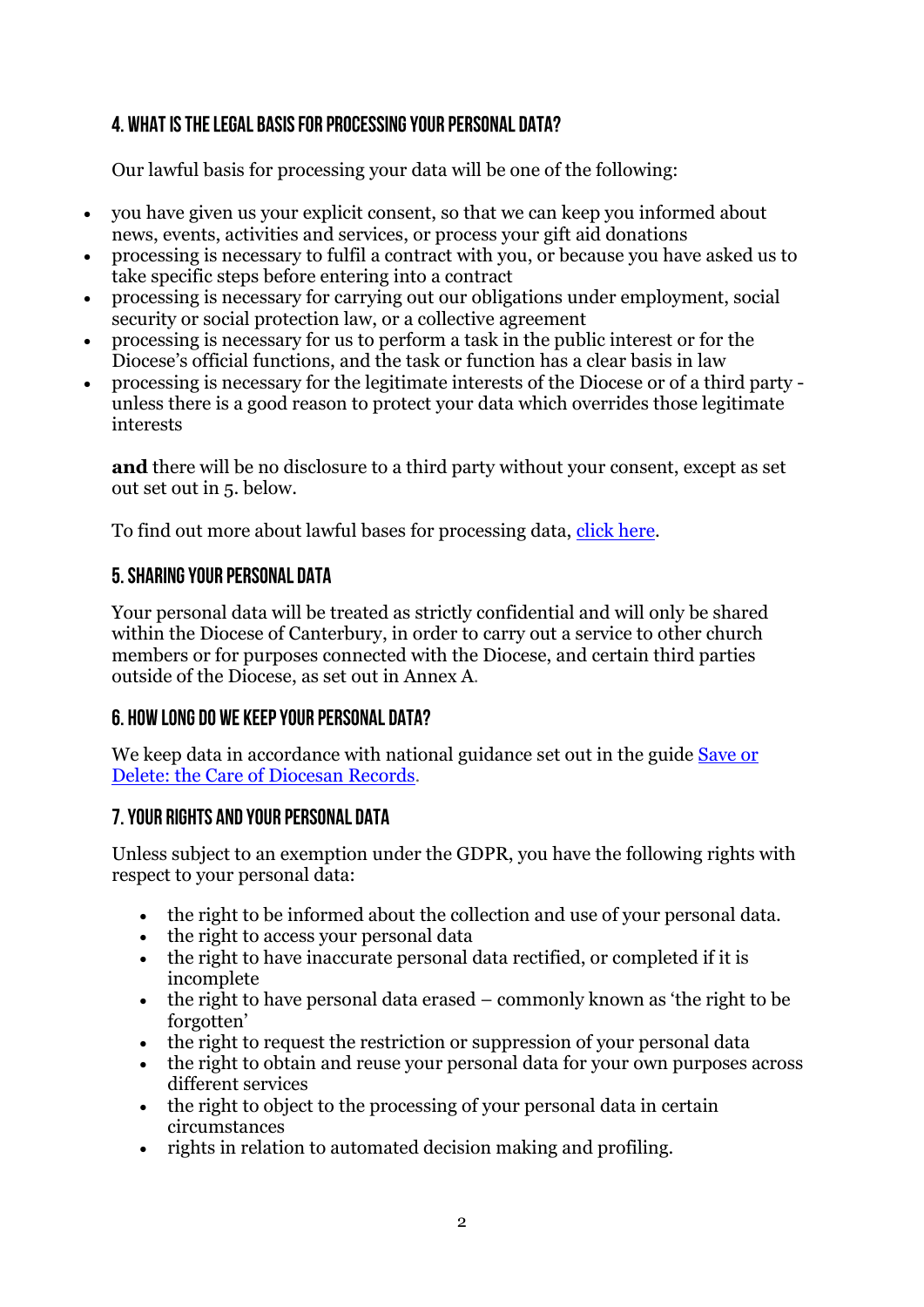To find out more about your rights, [click here.](https://ico.org.uk/for-organisations/guide-to-the-general-data-protection-regulation-gdpr/individual-rights/)

#### **8. FURTHER PROCESSING**

If we wish to use your personal data for a new purpose, not covered by this Data Protection Notice, then we will provide you with a new notice explaining this new use prior to commencing the processing and setting out the relevant purposes and processing conditions. Where and whenever necessary, we will seek your prior consent to the new processing.

#### **9. CONTACT DETAILS**

To exercise all relevant rights, or to raise queries or complaints please in the first instance contact the Diocesan **Data Protection Officer** via:

Diocesan House Lady Wootton's Green **Canterbury** CT1 1NQ Tel: 01227 459401 communications@diocant.org

You can also contact the [Information Commissioners Office](https://ico.org.uk/) via:

Wycliffe House Water Lane Wilmslow Cheshire SK9 5AF Tel: 0303 123 1113 [or by email](https://ico.org.uk/global/contact-us/email/)